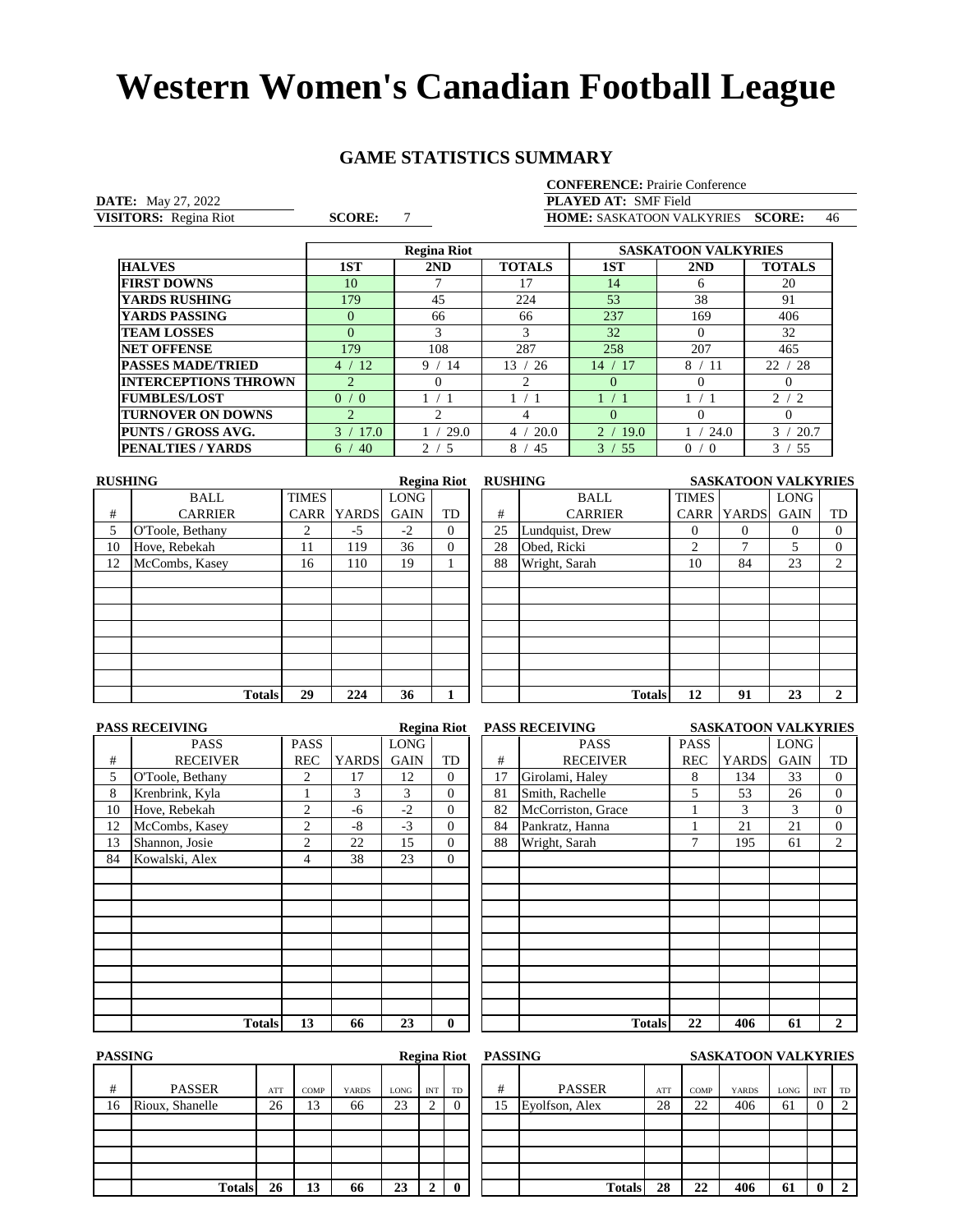## **GAME STATISTICS SUMMARY**

#### **VISITORS:** Regina Riot **HOME:** SASKATOON VALKYRIES

**Totals 6 6**

| <b>PUNTING</b> |                                            |                         |                            |                          |             |                  | <b>PUNTING</b>            |                                            |                     |                            |                          |                |                |
|----------------|--------------------------------------------|-------------------------|----------------------------|--------------------------|-------------|------------------|---------------------------|--------------------------------------------|---------------------|----------------------------|--------------------------|----------------|----------------|
|                |                                            |                         | <b>GROSS</b>               | <b>NET</b>               |             |                  |                           |                                            |                     | <b>GROSS</b>               | <b>NET</b>               |                |                |
| $\#$           | <b>KICKER</b>                              | NO                      | <b>YDS</b>                 | <b>YDS</b>               | LONG        | S                | $\#$                      | <b>KICKER</b>                              | N <sub>O</sub>      | <b>YDS</b>                 | <b>YDS</b>               | <b>LONG</b>    | S              |
| 3              | Schaffer, Rae-Lynn                         | $\overline{4}$          | 80                         | 72                       | 35          | $\theta$         | $7\phantom{.0}$           | Rueve, Rienna                              | $\mathbf{1}$        | 24                         | 9                        | 24             | $\mathbf{0}$   |
|                |                                            |                         |                            |                          |             |                  | 25                        | Lundquist, Drew                            | $\overline{2}$      | 38                         | 38                       | 21             | $\overline{0}$ |
|                | <b>Totals</b>                              | $\overline{\mathbf{4}}$ | 80                         | 72                       | 35          | 0                |                           | <b>Totals</b>                              | 3                   | 62                         | 47                       | 24             | $\bf{0}$       |
|                |                                            |                         |                            |                          |             |                  |                           |                                            |                     |                            |                          |                |                |
|                | <b>PUNT RETURNS</b>                        |                         |                            |                          |             |                  |                           | <b>PUNT RETURNS</b>                        |                     |                            |                          |                |                |
| #              | <b>RETURNER</b>                            | N <sub>O</sub>          |                            | <b>YARDS</b>             | <b>LONG</b> | TD               | $\#$                      | <b>RETURNER</b>                            | N <sub>O</sub>      | <b>YARDS</b>               |                          | <b>LONG</b>    | TD             |
| 10             | Hove, Rebekah                              | $\mathbf{1}$            |                            | 15                       | 15          | $\theta$         | 12                        | Thorstad, Reed                             | 1                   | $\boldsymbol{0}$           |                          | $\theta$       | $\mathbf{0}$   |
|                |                                            |                         |                            |                          |             |                  | 47                        | Wingate, Jamie                             | 1                   | $\theta$                   |                          | $\overline{0}$ | $\overline{0}$ |
|                |                                            |                         |                            |                          |             |                  | 85                        | Murphy, Kelsey                             | 1                   | 8                          |                          | 8              | $\mathbf{0}$   |
|                |                                            |                         |                            |                          |             |                  |                           |                                            |                     |                            |                          |                |                |
|                |                                            |                         |                            |                          |             |                  |                           |                                            |                     |                            |                          |                |                |
|                | <b>Totals</b>                              | 1                       |                            | 15                       | 15          | $\bf{0}$         |                           | <b>Totals</b>                              | 3                   | 8                          |                          | 8              | $\bf{0}$       |
|                |                                            |                         |                            |                          |             |                  |                           |                                            |                     |                            |                          |                |                |
|                | <b>KICK OFF</b>                            |                         |                            |                          |             |                  | <b>KICK OFF</b>           |                                            |                     |                            |                          |                |                |
| $\#$           | <b>KICKER</b>                              | NO                      | <b>GROSS</b><br><b>YDS</b> | <b>NET</b><br><b>YDS</b> |             |                  | #                         | <b>KICKER</b>                              | NO                  | <b>GROSS</b><br><b>YDS</b> | <b>NET</b><br><b>YDS</b> | LONG           |                |
| 17             | Erickson, Kaitlyn                          | $\overline{2}$          | 51                         | 36                       | LONG<br>36  | S<br>$\Omega$    | 25                        | Lundquist, Drew                            | 7                   | 304                        | 176                      | 57             | S<br>$\Omega$  |
|                |                                            |                         |                            |                          |             |                  |                           |                                            |                     |                            |                          |                |                |
|                |                                            |                         |                            |                          |             |                  |                           |                                            |                     |                            |                          |                |                |
|                | <b>Totals</b>                              | $\overline{2}$          | 51                         | 36                       | 36          | $\bf{0}$         |                           | <b>Totals</b>                              | 7                   | 304                        | 176                      | 57             | $\bf{0}$       |
|                |                                            |                         |                            |                          |             |                  |                           |                                            |                     |                            |                          |                |                |
|                | <b>KICK OFF RETURNS</b><br><b>RETURNER</b> | N <sub>O</sub>          |                            |                          | YARDS LONG  | TD               | $\#$                      | <b>KICK OFF RETURNS</b><br><b>RETURNER</b> |                     |                            | <b>YARDS</b>             | <b>LONG</b>    | TD             |
| #<br>10        | Hove, Rebekah                              | $\overline{c}$          |                            | 40                       | 26          | $\theta$         | 8                         | Sader, Makayla                             | N <sub>O</sub><br>1 | 15                         |                          | 15             | $\overline{0}$ |
| 84             | Kowalski, Alex                             | 4                       |                            | 88                       | 28          | $\Omega$         | 90                        | Mawdsley, Betsy                            | 1                   | $\boldsymbol{0}$           |                          | $\theta$       | $\mathbf{0}$   |
|                |                                            |                         |                            |                          |             |                  |                           |                                            |                     |                            |                          |                |                |
|                |                                            |                         |                            |                          |             |                  |                           |                                            |                     |                            |                          |                |                |
|                |                                            |                         |                            |                          |             |                  |                           |                                            |                     |                            |                          |                |                |
|                |                                            |                         |                            |                          |             |                  |                           |                                            |                     |                            |                          |                |                |
|                | <b>Totals</b>                              | 6                       |                            | 128                      | 28          | $\bf{0}$         |                           | <b>Totals</b>                              | $\overline{2}$      | 15                         |                          | 15             | $\bf{0}$       |
|                | <b>FIELD GOALS</b>                         |                         |                            |                          |             |                  |                           | <b>FIELD GOALS</b>                         |                     |                            |                          |                |                |
| #              | <b>KICKER</b>                              | <b>TRIED</b>            |                            | GOOD                     |             | <b>TYDS LONG</b> | #                         | <b>KICKER</b>                              | <b>TRIED</b>        | GOOD                       |                          | T YDS          | LONG           |
|                |                                            |                         |                            |                          |             |                  | 25                        | Lundquist, Drew                            | 2                   | 1                          |                          | 14             | 14             |
|                |                                            |                         |                            |                          |             |                  |                           |                                            |                     |                            |                          |                |                |
|                |                                            |                         |                            |                          |             |                  |                           |                                            |                     |                            |                          |                |                |
|                | <b>Totals</b>                              | $\bf{0}$                |                            | $\mathbf{0}$             | 0           | $\mathbf{0}$     |                           | <b>Totals</b>                              | $\overline{2}$      | 1                          |                          | 14             | 14             |
|                | <b>MISSED FIELD GOALS</b>                  |                         |                            |                          |             |                  |                           | <b>MISSED FIELD GOALS</b>                  |                     |                            |                          |                |                |
|                |                                            |                         | GROSS                      | <b>NET</b>               |             |                  |                           |                                            |                     | <b>GROSS</b>               | <b>NET</b>               |                |                |
| #              | <b>KICKER</b>                              | NO                      | <b>YDS</b>                 | <b>YDS</b>               | LONG        | S                | #                         | <b>KICKER</b>                              | NO                  | <b>YDS</b>                 | <b>YDS</b>               | LONG           | S              |
|                |                                            |                         |                            |                          |             |                  | 25                        | Lundquist, Drew                            | 1                   | 36                         | 36                       | 36             | 1              |
|                |                                            |                         |                            |                          |             |                  |                           |                                            |                     |                            |                          |                |                |
|                |                                            |                         |                            |                          |             |                  |                           |                                            |                     |                            |                          |                |                |
|                | <b>Totals</b>                              | $\bf{0}$                | $\bf{0}$                   | $\bf{0}$                 | $\bf{0}$    | $\bf{0}$         |                           | <b>Totals</b>                              | 1                   | 36                         | 36                       | 36             | 1              |
|                | <b>MISSED FIELD GOAL RETURNS</b>           |                         |                            |                          |             |                  |                           | <b>MISSED FIELD GOAL RETURNS</b>           |                     |                            |                          |                |                |
| #              | <b>RETURNER</b>                            | N <sub>O</sub>          |                            |                          | YARDS LONG  | TD               | #                         | <b>RETURNER</b>                            | NO                  | <b>YARDS</b>               |                          | <b>LONG</b>    | TD             |
|                |                                            |                         |                            |                          |             |                  |                           |                                            |                     |                            |                          |                |                |
|                |                                            |                         |                            |                          |             |                  |                           |                                            |                     |                            |                          |                |                |
|                |                                            |                         |                            |                          |             |                  |                           |                                            |                     |                            |                          |                |                |
|                | <b>Totals</b>                              | $\bf{0}$                |                            | $\bf{0}$                 | 0           | $\bf{0}$         |                           | <b>Totals</b>                              | $\bf{0}$            |                            | $\bf{0}$                 | $\bf{0}$       | $\bf{0}$       |
|                | <b>CONVERTS (1 POINT)</b>                  |                         |                            |                          |             |                  | <b>CONVERTS (1 POINT)</b> |                                            |                     |                            |                          |                |                |
|                | #<br><b>KICKER</b>                         |                         | TRIED                      |                          | GOOD        |                  |                           | #<br><b>KICKER</b>                         |                     | TRIED                      |                          | GOOD           |                |
|                |                                            |                         |                            |                          |             |                  |                           |                                            |                     |                            |                          |                |                |
|                | 17<br>Erickson, Kaitlyn                    |                         | 1                          |                          | 1           |                  |                           | 82<br>McCorriston, Grace                   |                     | 6                          |                          | 6              |                |

**Totals**

**1 1**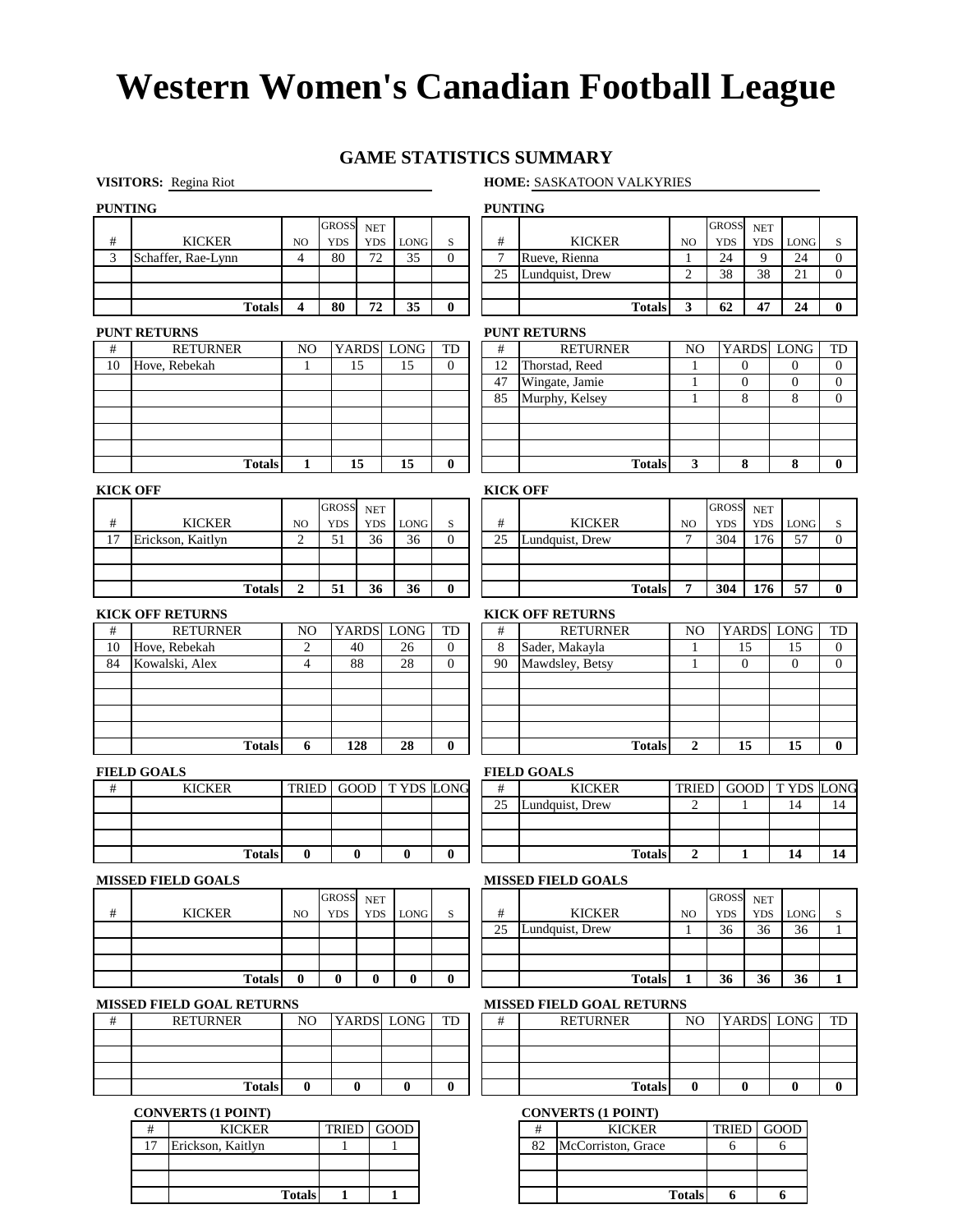# **GAME STATISTICS SUMMARY**

**VISITORS:** Regina Riot

| $\#$         |                     | <b>PLAYER</b>   |                  | TD | FG       | <b>SINGLE</b> | C <sub>1</sub> | C <sub>2</sub> | <b>TOTAL</b> |
|--------------|---------------------|-----------------|------------------|----|----------|---------------|----------------|----------------|--------------|
| 12           | McCombs, Kasey      |                 |                  | 1  |          |               |                |                | 6            |
| 17           | Erickson, Kaitlyn   |                 |                  |    |          |               |                |                |              |
|              |                     |                 |                  |    |          |               |                |                |              |
|              |                     |                 |                  |    |          |               |                |                |              |
|              |                     |                 |                  |    |          |               |                |                |              |
|              |                     |                 |                  |    |          |               |                |                |              |
|              |                     |                 |                  |    |          |               |                |                |              |
|              |                     |                 |                  |    |          |               |                |                |              |
|              |                     |                 |                  |    |          |               |                |                |              |
|              |                     |                 |                  |    |          |               |                |                |              |
|              |                     |                 |                  |    |          |               |                |                |              |
|              |                     |                 |                  |    |          |               |                |                |              |
|              |                     |                 |                  |    |          |               |                |                |              |
|              |                     |                 |                  |    |          |               |                |                |              |
|              |                     |                 |                  |    |          |               |                |                |              |
|              | <b>TEAM SCORING</b> | <b>SAFETIES</b> | $\boldsymbol{0}$ |    |          |               |                |                |              |
| <b>TOTAL</b> |                     |                 | $\bf{0}$         | 1  | $\bf{0}$ | $\bf{0}$      | $\mathbf{1}$   | $\bf{0}$       | 7            |

**HOME:** SASKATOON VALKYRIES

| $\#$         |                     | <b>PLAYER</b>   |                  | TD             | FG          | <b>SINGLE</b> | C <sub>1</sub> | C <sub>2</sub> | <b>TOTAL</b> |
|--------------|---------------------|-----------------|------------------|----------------|-------------|---------------|----------------|----------------|--------------|
| 17           | Girolami, Haley     |                 |                  | 1              |             |               |                |                | 6            |
| 25           | Lundquist, Drew     |                 |                  |                | $\mathbf 1$ |               |                |                | 4            |
| 28           | Obed, Ricki         |                 |                  | 1              |             |               |                |                | 6            |
| 82           | McCorriston, Grace  |                 |                  |                |             |               | 6              |                | 6            |
| 88           | Wright, Sarah       |                 |                  | $\overline{4}$ |             |               |                |                | 24           |
|              |                     |                 |                  |                |             |               |                |                |              |
|              |                     |                 |                  |                |             |               |                |                |              |
|              |                     |                 |                  |                |             |               |                |                |              |
|              |                     |                 |                  |                |             |               |                |                |              |
|              |                     |                 |                  |                |             |               |                |                |              |
|              |                     |                 |                  |                |             |               |                |                |              |
|              |                     |                 |                  |                |             |               |                |                |              |
|              |                     |                 |                  |                |             |               |                |                |              |
|              |                     |                 |                  |                |             |               |                |                |              |
|              |                     |                 |                  |                |             |               |                |                |              |
|              | <b>TEAM SCORING</b> | <b>SAFETIES</b> | $\boldsymbol{0}$ |                |             |               |                |                |              |
| <b>TOTAL</b> |                     |                 | $\boldsymbol{0}$ | 6              | 1           |               | 6              | $\bf{0}$       | 46           |

## **QUARTER SCORES**

| <b>QUARTER</b>  | 1st QTR | 2nd QTR      | 3rd QTR                  | 4th QTR | OТ | <b>FINAL</b> |
|-----------------|---------|--------------|--------------------------|---------|----|--------------|
| <b>VISITORS</b> |         | $\mathbf{r}$ | $\overline{\phantom{0}}$ | −       | -  |              |
| <b>HOME</b>     |         | 21<br>29     | 46                       | v<br>46 | 46 | 46           |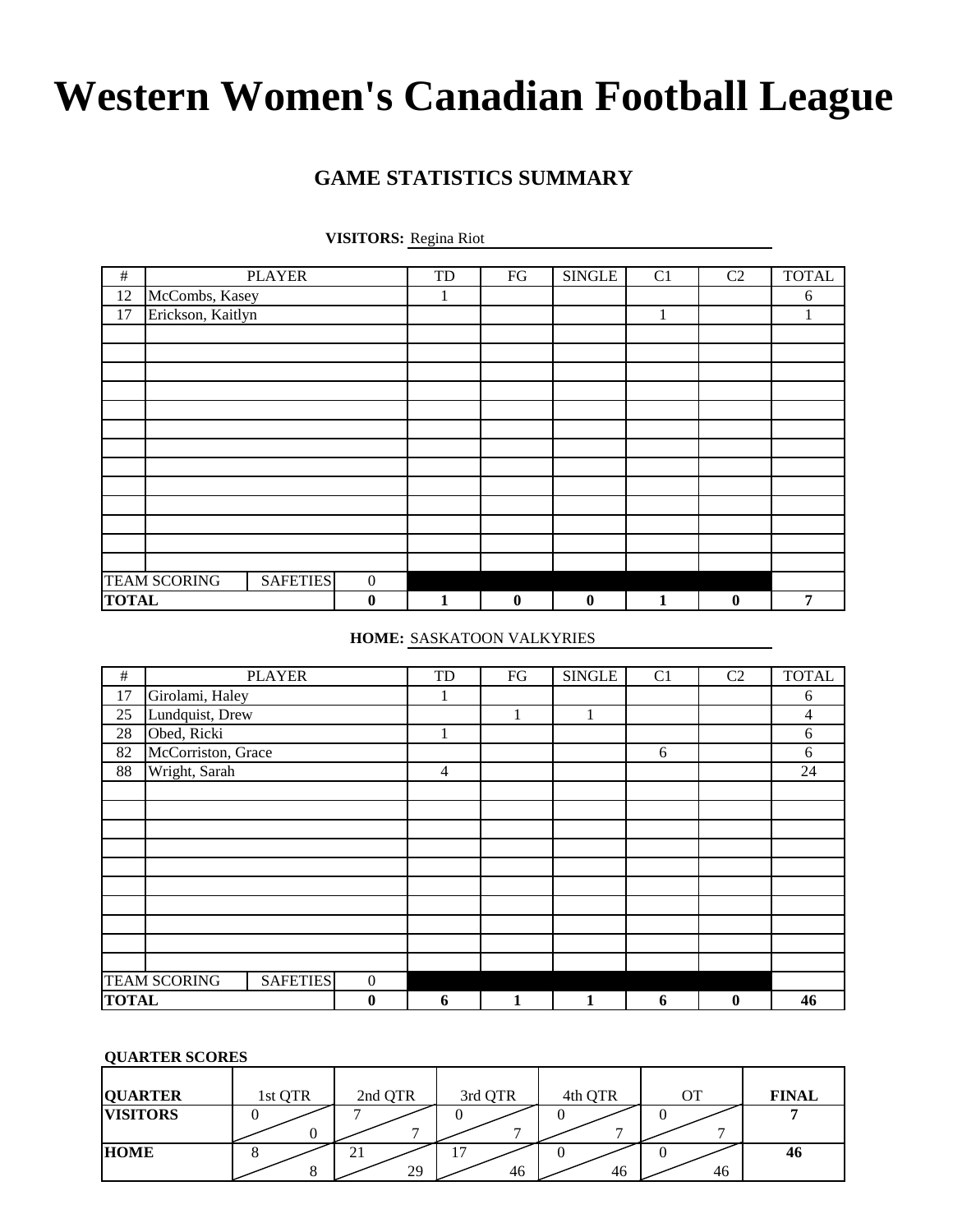# **OFFICIAL SCORE SHEET**

| <b>DATE:</b> May 27, 2022   | <b>CONFERENCE:</b> Prairie Conference |
|-----------------------------|---------------------------------------|
| <b>VISITOR:</b> Regina Riot | <b>HOME: SASKATOON VALKYRIES</b>      |
| <b>LOCATION SMF Field</b>   | <b>TIME:</b> $7:30 \text{ PM}$        |

HOME: SASKATOON VALKYRIES **TIME:** 7:30 PM

**GAME SCORING SUMMARY**

|         |                | <b>Regina Riot</b> |                                                     |        |           |                                                               |                                  | <b>SASKATOON VALKYRIES</b> |              |                |  |  |  |  |  |  |
|---------|----------------|--------------------|-----------------------------------------------------|--------|-----------|---------------------------------------------------------------|----------------------------------|----------------------------|--------------|----------------|--|--|--|--|--|--|
| Type of |                |                    |                                                     |        |           | Type of                                                       |                                  |                            |              |                |  |  |  |  |  |  |
| Score   | Quarter        | Time               | Player #                                            | Points |           | Score                                                         | Quarter                          | Time                       | Player #     | Points         |  |  |  |  |  |  |
| TD      | $\overline{2}$ | 13:49              | $\overline{12}$<br>$\sqrt{6}$<br>17<br>$\mathbf{1}$ |        | 19 yd run | $\sqrt{S}$                                                    | $\mathbf{1}$                     | 4:20                       | 25           | $\mathbf{1}$   |  |  |  |  |  |  |
| C1      | $\overline{2}$ | 13:49              |                                                     |        |           | <b>TD</b>                                                     | $\mathbf{1}$                     | 6:50                       | 88           | $\overline{6}$ |  |  |  |  |  |  |
|         |                |                    |                                                     |        |           | C1                                                            | $1\,$                            | 6:50                       | 82           | $\mathbf{1}$   |  |  |  |  |  |  |
|         |                |                    |                                                     |        |           | TD                                                            | $\overline{2}$<br>$\overline{2}$ | 5:42                       | 17           | $\overline{6}$ |  |  |  |  |  |  |
|         |                |                    |                                                     |        |           | C1                                                            | 5:42                             | 82                         | $\mathbf{1}$ |                |  |  |  |  |  |  |
|         |                |                    |                                                     |        |           | TD                                                            | $\overline{2}$                   | 7:56                       | $\bf 88$     | $6\,$          |  |  |  |  |  |  |
|         |                |                    |                                                     |        |           | $\overline{2}$<br>82<br>C1<br>7:56<br>$\overline{2}$<br>15:00 |                                  |                            |              |                |  |  |  |  |  |  |
|         |                |                    |                                                     |        |           | TD                                                            | $88\,$                           | $\sqrt{6}$                 |              |                |  |  |  |  |  |  |
|         |                |                    |                                                     |        |           | C1                                                            | $\overline{2}$                   | 15:00                      | 82           | $\mathbf{1}$   |  |  |  |  |  |  |
|         |                |                    |                                                     |        |           | TD                                                            | $\overline{3}$                   | 1:40                       | $88\,$       | $\sqrt{6}$     |  |  |  |  |  |  |
|         |                |                    |                                                     |        |           | C1                                                            | $\overline{3}$                   | 1:40                       | 82<br>$28\,$ | $\mathbf{1}$   |  |  |  |  |  |  |
|         |                |                    |                                                     |        |           | TD                                                            | $\overline{3}$<br>3:47           |                            |              | $\sqrt{6}$     |  |  |  |  |  |  |
|         |                |                    |                                                     |        |           | C1                                                            | $\overline{3}$                   | 3:47                       | 82           | $\mathbf{1}$   |  |  |  |  |  |  |
|         |                |                    |                                                     |        |           | $\mathop{\mathrm{FG}}$                                        | $\overline{3}$                   | 12:00                      | 25           | $\overline{3}$ |  |  |  |  |  |  |
|         |                |                    |                                                     |        |           |                                                               |                                  |                            |              |                |  |  |  |  |  |  |
|         |                |                    |                                                     |        |           |                                                               |                                  |                            |              |                |  |  |  |  |  |  |
|         |                |                    |                                                     |        |           |                                                               |                                  |                            |              |                |  |  |  |  |  |  |
|         |                |                    |                                                     |        |           |                                                               |                                  |                            |              |                |  |  |  |  |  |  |
|         |                |                    |                                                     |        |           |                                                               |                                  |                            |              |                |  |  |  |  |  |  |
|         |                |                    |                                                     |        |           |                                                               |                                  |                            |              |                |  |  |  |  |  |  |
|         |                |                    |                                                     |        |           |                                                               |                                  |                            |              |                |  |  |  |  |  |  |
|         |                |                    |                                                     |        |           |                                                               |                                  |                            |              |                |  |  |  |  |  |  |
|         |                |                    |                                                     |        |           |                                                               |                                  |                            |              |                |  |  |  |  |  |  |
|         |                |                    |                                                     |        |           |                                                               |                                  |                            |              |                |  |  |  |  |  |  |
|         |                |                    |                                                     |        |           |                                                               |                                  |                            |              |                |  |  |  |  |  |  |
|         |                |                    |                                                     |        |           |                                                               |                                  |                            |              |                |  |  |  |  |  |  |
|         |                |                    |                                                     |        |           |                                                               |                                  |                            |              |                |  |  |  |  |  |  |
|         |                |                    |                                                     |        |           |                                                               |                                  |                            |              |                |  |  |  |  |  |  |
|         |                |                    |                                                     |        |           |                                                               |                                  |                            |              |                |  |  |  |  |  |  |
|         |                |                    |                                                     |        |           |                                                               |                                  |                            |              |                |  |  |  |  |  |  |
|         |                |                    |                                                     |        |           |                                                               |                                  |                            |              |                |  |  |  |  |  |  |
|         |                |                    |                                                     |        |           |                                                               |                                  |                            |              |                |  |  |  |  |  |  |
|         |                |                    |                                                     |        |           |                                                               |                                  |                            |              |                |  |  |  |  |  |  |
|         |                |                    |                                                     |        |           |                                                               |                                  |                            |              |                |  |  |  |  |  |  |
|         |                |                    |                                                     |        |           |                                                               |                                  |                            |              |                |  |  |  |  |  |  |
|         |                |                    |                                                     |        |           |                                                               |                                  |                            |              |                |  |  |  |  |  |  |
|         |                |                    |                                                     |        |           |                                                               |                                  |                            |              |                |  |  |  |  |  |  |
|         |                |                    |                                                     |        |           |                                                               |                                  |                            |              |                |  |  |  |  |  |  |
|         |                |                    |                                                     |        |           |                                                               |                                  |                            |              |                |  |  |  |  |  |  |

|           | <b>SASKATOON VALKYRIES</b> |                |       |                 |              |               |  |  |  |  |  |  |  |  |
|-----------|----------------------------|----------------|-------|-----------------|--------------|---------------|--|--|--|--|--|--|--|--|
|           | Type of                    |                |       |                 |              |               |  |  |  |  |  |  |  |  |
|           | Score                      | Quarter        | Time  | Player #        | Points       |               |  |  |  |  |  |  |  |  |
| 19 yd run | $\overline{S}$             | $\mathbf{1}$   | 4:20  | 25              | $\mathbf{1}$ | 28 yd misd fg |  |  |  |  |  |  |  |  |
|           | TD                         | $\mathbf{1}$   | 6:50  | 88              | 6            | 2 yd run      |  |  |  |  |  |  |  |  |
|           | C1                         | $\mathbf{1}$   | 6:50  | 82              | $\mathbf{1}$ |               |  |  |  |  |  |  |  |  |
|           | TD                         | $\overline{2}$ | 5:42  | 17              | 6            | 6 yd receptn  |  |  |  |  |  |  |  |  |
|           | C1                         | $\overline{c}$ | 5:42  | 82              | $\mathbf{1}$ |               |  |  |  |  |  |  |  |  |
|           | TD                         | $\overline{c}$ | 7:56  | $88\,$          | $\sqrt{6}$   | 61 yd recptn  |  |  |  |  |  |  |  |  |
|           | $\mathop{\rm C}\nolimits1$ | $\overline{c}$ | 7:56  | 82              | $\mathbf{1}$ |               |  |  |  |  |  |  |  |  |
|           | TD                         | $\overline{c}$ | 15:00 | 88              | 6            | 2 yd run      |  |  |  |  |  |  |  |  |
|           | C1                         | $\overline{c}$ | 15:00 | 82              | $\mathbf{1}$ |               |  |  |  |  |  |  |  |  |
|           | $_{\rm TD}$                | $\overline{3}$ | 1:40  | $88\,$          | 6            | 61 yd recptn  |  |  |  |  |  |  |  |  |
|           | C1                         | $\overline{3}$ | 1:40  | 82              | $\mathbf{1}$ |               |  |  |  |  |  |  |  |  |
|           | $_{\rm TD}$                | $\overline{3}$ | 3:47  | $\overline{28}$ | $\sqrt{6}$   | 28 yd recptn  |  |  |  |  |  |  |  |  |
|           | C1                         | $\mathfrak{Z}$ | 3:47  | 82              | $\mathbf{1}$ |               |  |  |  |  |  |  |  |  |
|           | $\mathop{\text{FG}}$       | 3              | 12:00 | 25              | 3            | 14 yd fg      |  |  |  |  |  |  |  |  |
|           |                            |                |       |                 |              |               |  |  |  |  |  |  |  |  |
|           |                            |                |       |                 |              |               |  |  |  |  |  |  |  |  |
|           |                            |                |       |                 |              |               |  |  |  |  |  |  |  |  |
|           |                            |                |       |                 |              |               |  |  |  |  |  |  |  |  |
|           |                            |                |       |                 |              |               |  |  |  |  |  |  |  |  |
|           |                            |                |       |                 |              |               |  |  |  |  |  |  |  |  |
|           |                            |                |       |                 |              |               |  |  |  |  |  |  |  |  |
|           |                            |                |       |                 |              |               |  |  |  |  |  |  |  |  |
|           |                            |                |       |                 |              |               |  |  |  |  |  |  |  |  |
|           |                            |                |       |                 |              |               |  |  |  |  |  |  |  |  |
|           |                            |                |       |                 |              |               |  |  |  |  |  |  |  |  |
|           |                            |                |       |                 |              |               |  |  |  |  |  |  |  |  |
|           |                            |                |       |                 |              |               |  |  |  |  |  |  |  |  |
|           |                            |                |       |                 |              |               |  |  |  |  |  |  |  |  |
|           |                            |                |       |                 |              |               |  |  |  |  |  |  |  |  |
|           |                            |                |       |                 |              |               |  |  |  |  |  |  |  |  |
|           |                            |                |       |                 |              |               |  |  |  |  |  |  |  |  |
|           |                            |                |       |                 |              |               |  |  |  |  |  |  |  |  |
|           |                            |                |       |                 |              |               |  |  |  |  |  |  |  |  |
|           |                            |                |       |                 |              |               |  |  |  |  |  |  |  |  |
|           |                            |                |       |                 |              |               |  |  |  |  |  |  |  |  |
|           |                            |                |       |                 |              |               |  |  |  |  |  |  |  |  |
|           |                            |                |       |                 |              |               |  |  |  |  |  |  |  |  |
|           |                            |                |       |                 |              |               |  |  |  |  |  |  |  |  |
|           |                            |                |       |                 |              |               |  |  |  |  |  |  |  |  |

#### **QUARTER SCORE**

| <b>OUARTER</b> | <b>OTR</b><br>15t | <b>OTR</b><br>2nd | $\cap$ mm<br>- STO | $\alpha$ mp<br>4th | $\cap$ T<br>. ., | <b>FINAL</b> |
|----------------|-------------------|-------------------|--------------------|--------------------|------------------|--------------|
| <b>VISITOR</b> |                   |                   |                    |                    |                  |              |
| <b>HOME</b>    |                   | --                |                    |                    |                  | 46           |